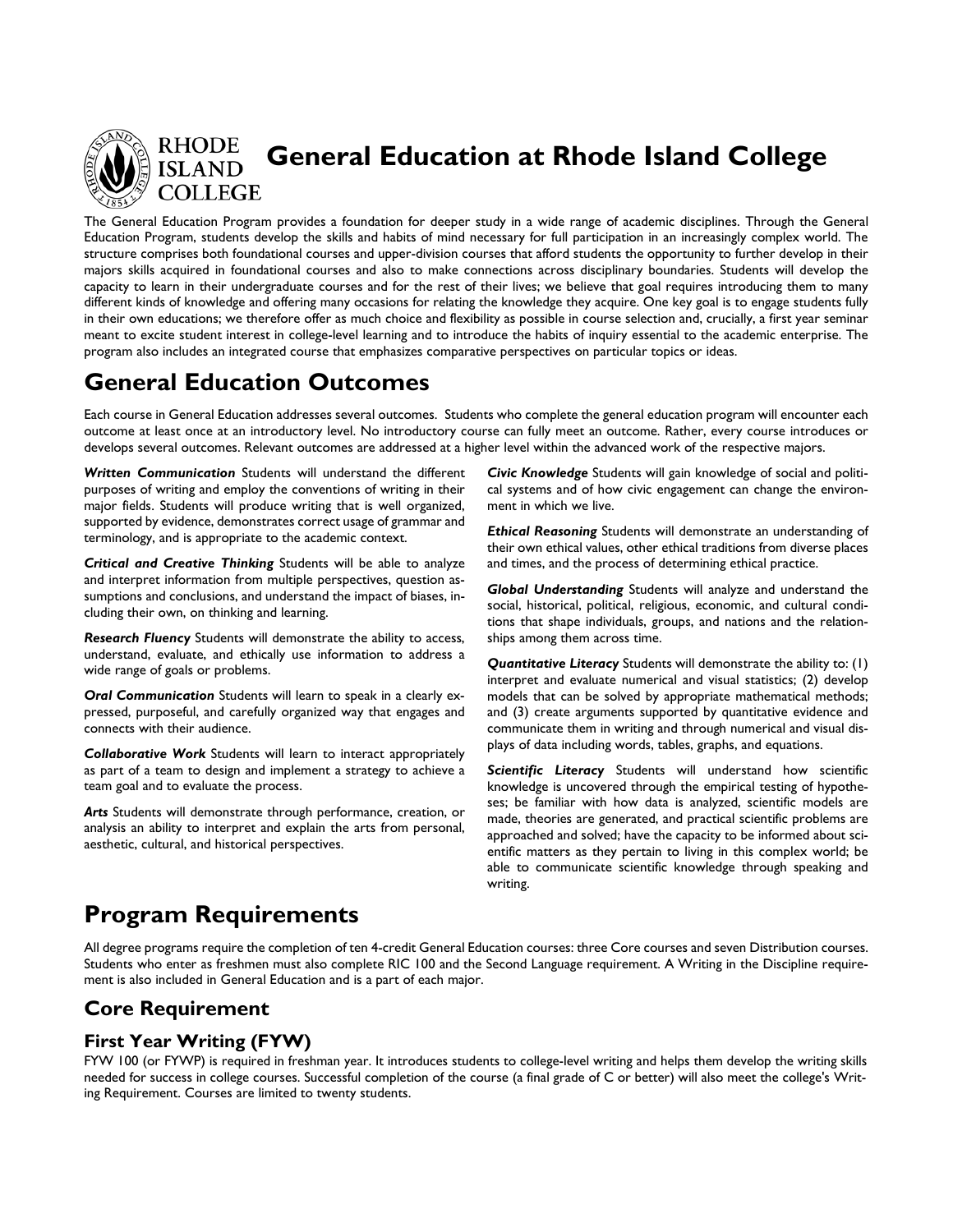### **First Year Seminar (FYS)**

FYS 100, with sections on a wide variety of topics taught by professors from departments across the college, is required in the first year. Students are encouraged to choose a topic that interests them. Each section is discussion-based, and focused on developing skills in critical thinking, oral communication, research fluency, and written communication. FYS 100 is offered only in the fall and spring semesters. . Students who enter the College with 24 or more transfer credits are not considered first-year students and are exempt from this requirement. Courses are limited to twenty students.

#### *Representative First Year Seminars*

| Music and the Social World                                      | Mountains of Power and Culture                                  |
|-----------------------------------------------------------------|-----------------------------------------------------------------|
| Raid the Collections: Making Discoveries in Rhode Island Col-   | The Rhetoric of the 2020 Election                               |
| lege Collections                                                | You, Inc.: The Business of You                                  |
| Shock Therapy: Drama as Action                                  | Global Imagination of Korean Media: Meanings and Significance   |
| Global Perspectives on Health                                   | Languages in U.S. Education: Whose Matter?                      |
| Cultures Collide: Indians and Europeans in Early North America  | Self, Mind, Heart in Eastern Philosophies                       |
| Not for Political Junkies Only: Making Sense of the 2020 Presi- | 'Tattoos aren't just for sailors anymore': Men, women, & bodies |
| dential Campaign                                                | Talkies and more: The sociology of cinema through Hollywood     |
| Language and Gender                                             | From Europe to the States: humour, friendship, and love         |
| Performance in the First Person: This is ME!                    | through film remakes                                            |
| Food and Medicine of East Asia                                  | Leadership Study Through the Biography                          |
| Sex Rights, Sex Wrongs                                          | <b>Native American Arts</b>                                     |
| Philosophy of Mind and Mental Disorder                          |                                                                 |

### **Connections (C)**

Courses in the Connections category are upper-level courses on topics that emphasize comparative perspectives, such as across disciplines, across time, and across cultures. Students must complete the FYS and FYW courses and at least 45 college credits before taking a Connections course.

| <b>AFRI 262</b>     | Cultural Issues in Africana Studies                    | <b>HIST 268</b> | Civil Rights and National Liberation Movements    |
|---------------------|--------------------------------------------------------|-----------------|---------------------------------------------------|
| <b>ANTH 261</b>     | The Complexities of Global Health                      | <b>HIST 269</b> | Jazz and Civil Rights: Freedom Sounds             |
| <b>ANTH 262</b>     | Indigenous Rights and the Global Environment           | <b>HIST 272</b> | Globalization 15th Century to the Present         |
| <b>ANTH 265</b>     | Anthropological Perspectives on Childhood              | <b>HIST 273</b> | Latin America and Globalization, 1492-Present     |
| <b>ANTH 266</b>     | Anthropological and Indigenous Perspectives on         | <b>HIST 274</b> | History of the Dominican Republic                 |
|                     | Place                                                  | <b>HIST 275</b> | Russia from Beginning to End                      |
| <b>ART 261</b>      | Art and Money                                          | <b>HONR 264</b> | Seminar in Cross-Cultural and Interdisciplinary   |
| <b>ART 262</b>      | <b>Encounters with Global Arts</b>                     |                 | <b>Issues</b>                                     |
| <b>BIOL 261</b>     | The World's Forests                                    | <b>MUS 261</b>  | <b>Music and Multimedia</b>                       |
| COMM <sub>261</sub> | Issues in Free Speech                                  | <b>NURS 262</b> | Substance Abuse as a Global Issue                 |
| COMM <sub>262</sub> | Dialect - What we Speak                                | <b>NURS 264</b> | Status of the World's Children                    |
| <b>COMM 263</b>     | East Asian Media and Popular Culture                   | <b>NURS 266</b> | Health and Cultural Diversity                     |
| <b>ENGL 261</b>     | <b>Arctic Encounters</b>                               | <b>PHIL 262</b> | Freedom and Responsibility                        |
| <b>ENGL 262</b>     | Women, Crime, and Representation                       | <b>PHIL 263</b> | The Idea of God                                   |
| <b>ENGL 263</b>     | Zen - East and West                                    | <b>PHIL 265</b> | Philosophical Issues of Gender and Sex            |
| <b>ENGL 265</b>     | Women's Stories Across Cultures                        | <b>PHIL 266</b> | Asian Philosophies: Theory and Practice           |
| <b>ENGL 267</b>     | <b>Books That Changed American Culture</b>             | <b>POL 262</b>  | Power and Community                               |
| <b>ENST 261</b>     | Climate Change and YOU                                 | <b>POL 266</b>  | Investing in the Next Global Economy              |
| <b>FILM 262</b>     | <b>Cross-Cultural Projections: Exploring Cinematic</b> | <b>POL 267</b>  | Immigration, Citizenship, and National Identity   |
|                     | Representation                                         | <b>PSCI 262</b> | Space: The Final Frontier                         |
| GEND 261            | Resisting Authority: Girls of Fictional Futures        | SOC 262         | Sociology of Money                                |
| <b>GEND 262</b>     | Lights, Camera, Gender!: Gender in Film                | SOC 264         | Sex and Power: Global Gender Inequality           |
| GEOG 261            | Globalization, Cities and Sustainability               | SOC 267         | Comparative Perspectives on Higher Education      |
| <b>HIST 263</b>     | Christianity                                           | SOC 268         | Genocide, Atrocity, and Prevention                |
| <b>HIST 265</b>     | Post-1945 Conflicts in Africa and Globally             | SUST 261        | Exploring Nature through Art, Science, Technology |
| <b>HIST 267</b>     | Europe and Beyond: Historical Reminiscences            | THTR 261        | Contemporary Black Theatre: Cultural Perspectives |
|                     |                                                        |                 |                                                   |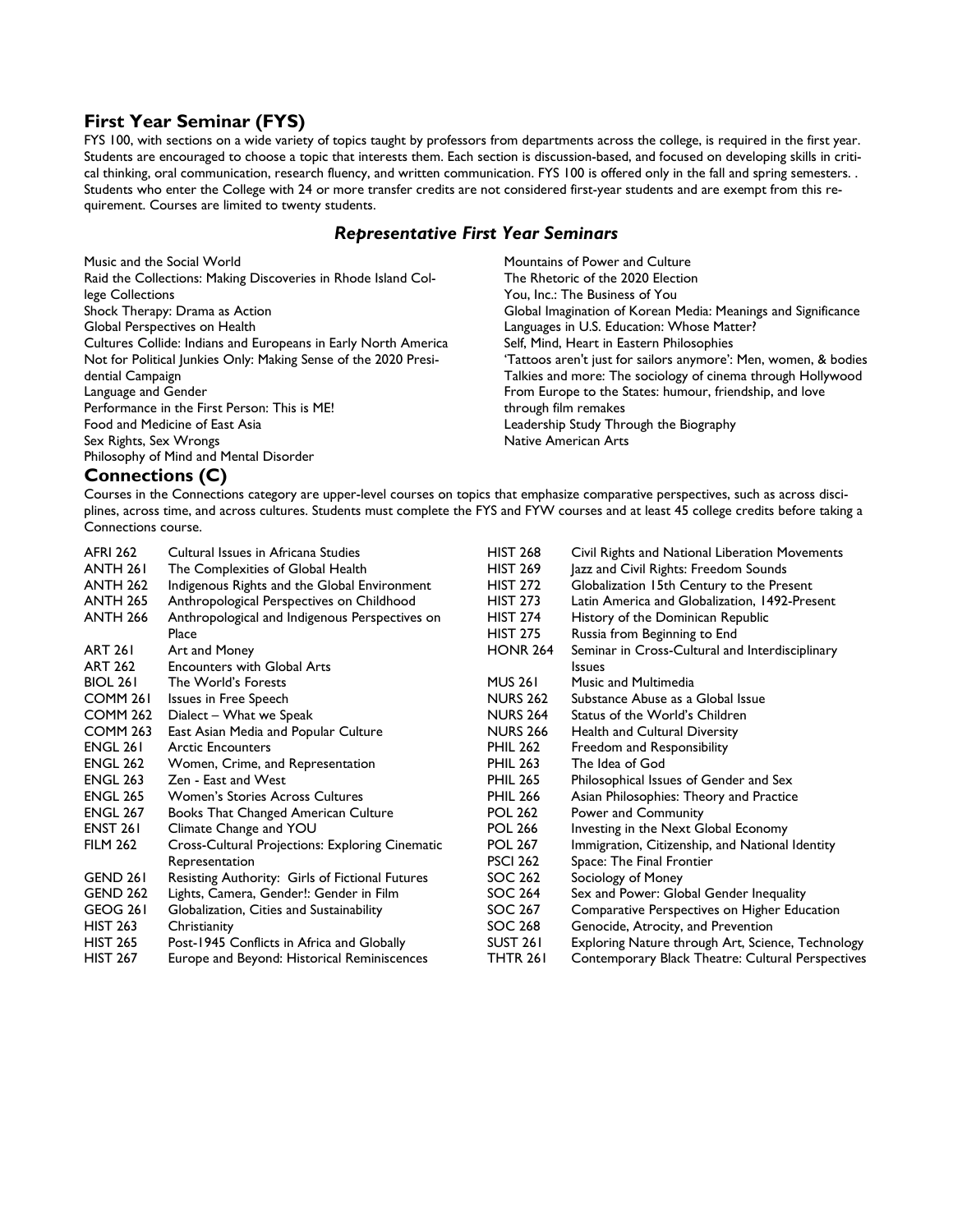# **Distribution Requirement**

Distribution courses emphasize ways of thinking and methods of inquiry within various disciplines. Students are required to take one course in each of the following seven areas:

### *Arts – Visual and Performing*

| <b>ART 101</b>      | Drawing I: General Drawing                      | <b>FILM 116</b> | Approaches to Film & Film Criticism             |
|---------------------|-------------------------------------------------|-----------------|-------------------------------------------------|
| <b>ART 104</b>      | Design I: Two Dimensional Design                | <b>MUS 167</b>  | Music Cultures of Non-Western Worlds            |
| <b>ART 210</b>      | Nurturing Artistic & Musical Development        | <b>MUS 201</b>  | <b>Survey of Music</b>                          |
| <b>ART 231</b>      | Prehistoric to Renaissance Art                  | <b>MUS 203</b>  | <b>Elementary Music Theory</b>                  |
| <b>ART 232</b>      | Renaissance to Contemporary Art                 | <b>MUS 225</b>  | History of Jazz                                 |
| COMM <sub>241</sub> | Introduction to Cinema and Video                | <b>MUS 223</b>  | American Popular Music                          |
| <b>COMM 244</b>     | Digital Media Lab                               | <b>PHIL 230</b> | Aesthetics                                      |
| <b>DANC 215</b>     | Contemporary Dance & Culture                    | <b>THTR 240</b> | Appreciation & Enjoyment of the Theatre         |
| <b>ENGL 113</b>     | Approaches to Drama                             | <b>THTR 242</b> | Acting for Non-Majors                           |
| <b>History</b>      |                                                 |                 |                                                 |
| HIST 101            | Multiple Voices: Africa in the World            | <b>HIST 105</b> | Multiple Voices: Latin America in the World     |
| <b>HIST 102</b>     | Multiple Voices: Asia in the World              | <b>HIST 106</b> | Multiple Voices: Muslim Peoples in the World    |
| <b>HIST 103</b>     | Multiple Voices: Europe in the World to 1600    | <b>HIST 107</b> | Multiple Voices: The United States in the World |
| <b>HIST 104</b>     | Multiple Voices: Europe in the World since 1600 | <b>HIST 108</b> | History of Science and Medicine                 |
| Literature          |                                                 |                 |                                                 |
| <b>ENGL 120</b>     | Studies in Literature and Identity              | <b>FREN 115</b> | Literature of the French Speaking World         |
| <b>ENGL 121</b>     | Studies in Literature and Nation                | <b>ITAL 115</b> | Literature of Italy                             |
| <b>ENGL 122</b>     | Studies in Literature and the Canon             | <b>PORT 115</b> | Literature of the Portuguese Speaking World     |
| <b>ENGL 123</b>     | Studies in Literature and Genre                 | SPAN 115        | Literature of the Spanish Speaking World        |
| <b>Mathematics</b>  |                                                 |                 |                                                 |
| <b>MATH 139</b>     | Contemporary Topics in Mathematics              | <b>MATH 212</b> | Calculus I                                      |
| <b>MATH 177</b>     | Quantitative Business Analysis I                | <b>MATH 240</b> | <b>Statistical Methods I</b>                    |
| <b>MATH 209</b>     | <b>Precalculus Mathematics</b>                  |                 |                                                 |

*Note: Completion of the Mathematics category of General Education does not satisfy the College Mathematics Competency. In addition, students in the elementary education curriculum who complete MATH 144 (and its prerequisite, MATH 143) shall be considered to have fulfilled the Mathematics category of General Education.*

### *Natural Science (lab required)*

| <b>BIOL 100</b> | Fundamental Concepts of Biology (Formerly BIOL 109) | PHYS 101        | Physics for Science and Mathematics I |
|-----------------|-----------------------------------------------------|-----------------|---------------------------------------|
| <b>BIOL 108</b> | <b>Basic Principles of Biology</b>                  | PHYS 110        | Introductory Physics                  |
| BIOL III        | Introductory Biology                                | <b>PSCI 103</b> | <b>Physical Sciences</b>              |
| BIOL 112        | Introductory Biology II                             | PSCI 211        | Introduction to Astronomy             |
| <b>CHEM 103</b> | General Chemistry I                                 | <b>PSCI 212</b> | Introduction to Geology               |
| <b>CHEM 105</b> | General, Organic, and Biological Chemistry I        | <b>PSCI 217</b> | Introduction to Oceanography          |

#### *Social and Behavioral Sciences*

| <b>AFRI 200</b>     | Introduction to Africana Studies            | <b>POL 202</b>  | American Government                 |
|---------------------|---------------------------------------------|-----------------|-------------------------------------|
| ANTH 101            | Introduction to Cultural Anthropology       | <b>POL 203</b>  | <b>Global Politics</b>              |
| <b>ANTH 102</b>     | Introduction to Archaeology                 | <b>POL 204</b>  | Introduction to Political Thought   |
| <b>ANTH 104</b>     | Introduction to Anthropological Linguistics | <b>PSYC 110</b> | Introduction to Psychology          |
| <b>CEP 215</b>      | Introduction to Educational Psychology      | <b>PSYC 215</b> | Social Psychology                   |
| COMM <sub>240</sub> | Mass Media and Society                      | SOC 200         | Introduction to Sociology           |
| <b>ECON 200</b>     | Introduction to Economics                   | SOC 202         | The Family                          |
| <b>GEND 200</b>     | Gender in Society                           | SOC 204         | Urban Sociology                     |
| GEOG 100            | Introduction to Environmental Studies       | SOC 207         | Crime and Criminal Justice          |
| GEOG 101            | Introduction to Geography                   | SOC 208         | The Sociology of Race and Ethnicity |
| GEOG 200            | World Regional Geography                    | SOC 217         | Sociology of Aging                  |
| <b>GEOG 206</b>     | Disaster Management                         |                 |                                     |